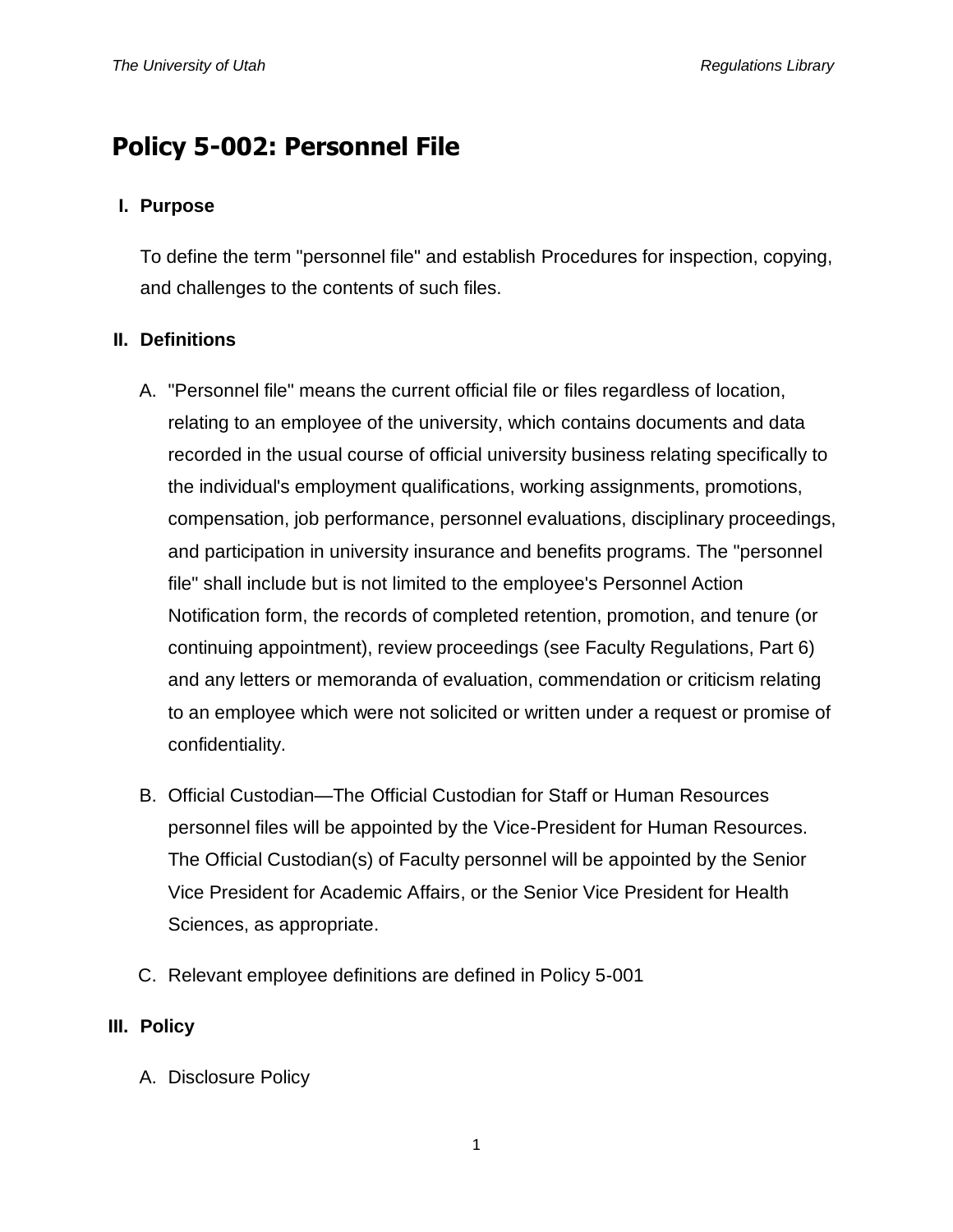- 1. The university recognizes the right of each Employee to examine, obtain a copy of, and to challenge the accuracy of factual data in documents contained in that employee's personnel file, except for information and materials therein that are classified as "controlled" under the Utah Government Records Access and Management Act or the disclosure of which is forbidden pursuant to state or federal law.
- 2. Secret files or systems containing information about Employees included within the scope of this policy shall not be maintained by any university officer or operating unit. Upon request by a university employee, or by an authorized officer of the university pursuant to such a request from an employee, it shall be the duty of all university Employees with knowledge of the facts to disclose the existence and maintenance of all files or systems containing personnel information relating to that employee, whether or not such information is subject to inspection or copying by the employee.
- 3. This policy applies only to "personnel files" as defined herein, and does not affect any right conferred by law upon an individual to inspect, copy, or challenge the contents of other records and files files of the university that relate to that individual.
- 4. No person has a right under this policy to inspect, copy, or challenge the contents of the personnel file relating to any other individual, except to the extent that such person may be authorized to do so by the university.
- 5. Any person who is both a student and an employee of the university shall have the same right of inspection, copying, and challenge of his or her personnel file as is enjoyed by other university employees, and shall be entitled to the same right to inspection, copying, and challenge of his or her educational records as is enjoyed by other students.
- B. Maintenance of Files

2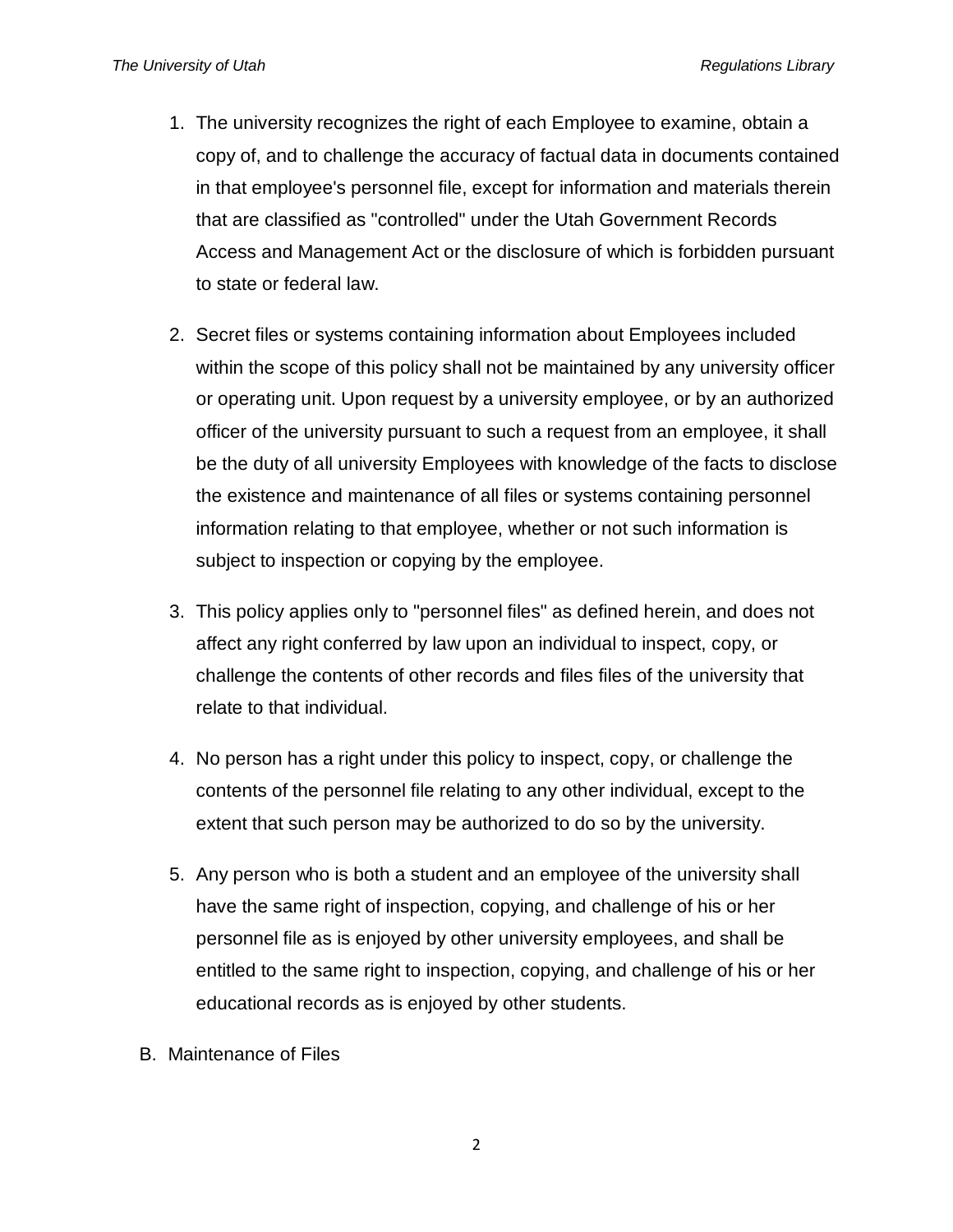- 1. The primary personnel files of faculty members, academic librarians, and other instructional personnel shall be maintained by the Senior Vice President for Academic Affairs or the Senior Vice President for Health Sciences, whichever is appropriate.
- 2. The primary personnel files of noninstructional employees shall be maintained by the Vice President for Human Resources.
- 3. Secondary personnel files may also be maintained by colleges, departments, or other operating units, as may be necessary for functional efficiency
- 4. The Senior Vice President for Academic Affairs, the Senior Vice President for Health Sciences and the Vice President for Human Resources shall each designate an official custodian of personnel records, who shall be assigned the responsibility for expediting compliance with the relevant provisions of this policy and Procedure.
- C. Inspection and Copying
	- 1. Upon request to the appropriate custodian, an employee of the university shall be afforded a reasonable opportunity to inspect and/or obtain a copy of his or her primary or secondary personnel file, or such part thereof as is described in the request, subject to the following limitations:
		- a. Letters or memoranda of recommendation, evaluation, or criticism which are solicited or submitted under a request or promise of confidentiality shall be temporarily removed from the individual's personnel file before it is inspected by the individual to which such letters or memoranda refer. See Policy and Procedures 6-303 (Faculty Regulations, Part 6)
		- b. Information in an Employee's personnel file which relates to persons other than the subject employee shall be temporarily removed from the file before it is inspected by the employee, if the information (1) is classified as "private," "protected," or "controlled" within the meaning of the Utah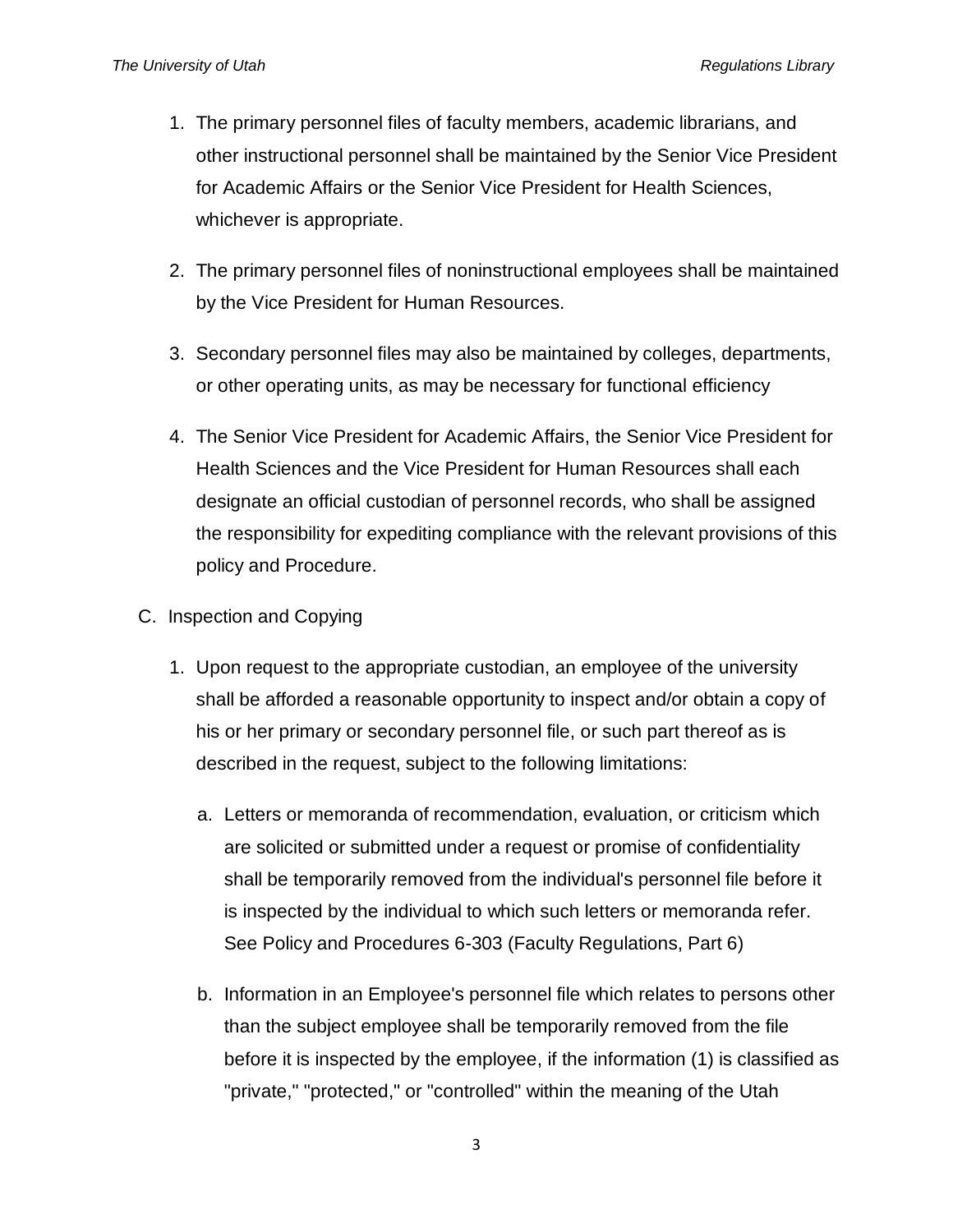Government Records Access and Management Act; (2) consists of personally identifiable information relating to the salary or compensation of a person other than the employee who is the subject of the personnel file; or (3) is prohibited from disclosure by or pursuant to state or federal law.

- 2. A request to inspect may be oral or written and shall describe generally the records or data in the personnel file which the individual wishes to examine. The person seeking inspection shall, upon request, produce appropriate documents or other evidence of identity.
	- a. Upon verifying the identity of the requesting person, the custodian of the files shall take appropriate steps to comply with the request with reasonable promptness.
	- b. When immediate inspection is not feasible or appropriate, the custodian shall cause the personnel file to be assembled (including any data maintained in electronically stored format) and made available for examination by the individual as soon as feasible, ordinarily not to exceed 10 working days after the request, at a reasonable place and time (during regular business hours) to be designated by the custodian.
	- c. The inspection shall take place in the presence of the custodian or designee of the custodian of the personnel file. No changes or alterations may be made to any documents in the file, and no documents may be removed from the file.
	- d. A memorandum recording the request and the making of the inspection shall be inserted in the file by the custodian immediately after the inspection has been concluded.
- 3. A request for copies of the personnel file, or any part thereof, must be in writing.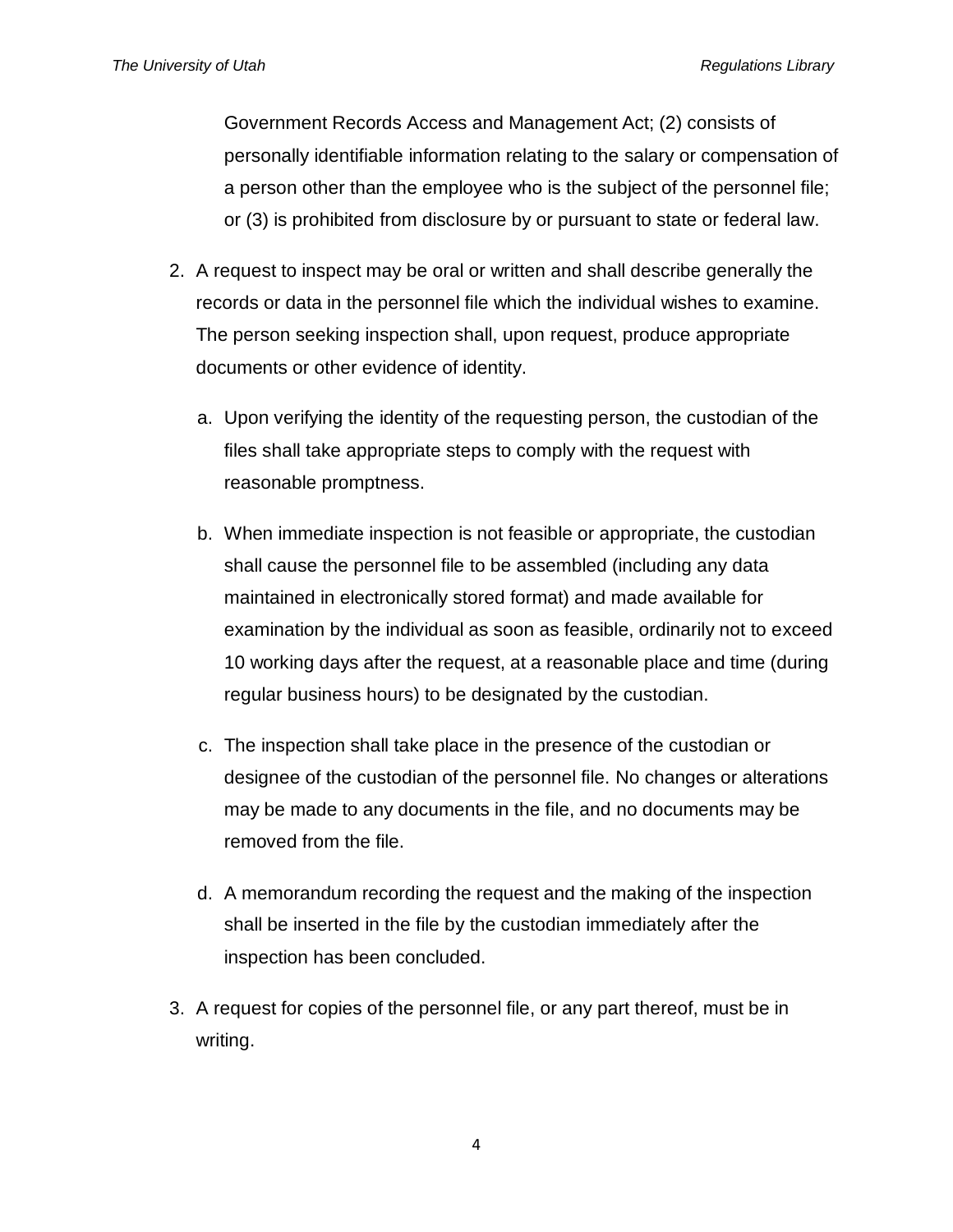- a. Before the requested copies are prepared, the cost of copying shall be calculated by the custodian of the file pursuant to a schedule of charges established from time to time by the Vice President for Human Resources, and the requesting individual shall tender payment to the university cashier of the amount of the estimated cost of such copying.
- b. Upon receiving evidence of payment of the estimated cost of copying, the custodian shall arrange to prepare copies in accordance with the request and make them available to the requesting individual with reasonable promptness.
- c. The written request for copies shall be placed in the employee's personnel file, together with a memorandum recording the date and manner of the response to the request.
- 4. Challenge to Contents
	- a. An employee of the university may at any time challenge any factual statement or entry of factual data in his or her personnel file upon the grounds that it is inaccurate, misleading, inappropriate, or otherwise in violation of individual rights, provided that a separate process of appeal has not been available to the employee under any other University policy or Procedure.
	- b. Employees who question the accuracy of information in their files should discuss their concerns with the appropriate departmental Chair/Director. The Chair/Director will consider the objections and has the option of recommending that the Official Custodian of the file remove the information in question, if appropriate. The employee may also make a challenge directly to the Official Custodian. The Official Custodian will work with the parties to arrive at a mutually agreeable solution.
	- c. The Official Custodian will make a recommendation to the cognizant vicepresident. The cognizant vice-president will render a final decision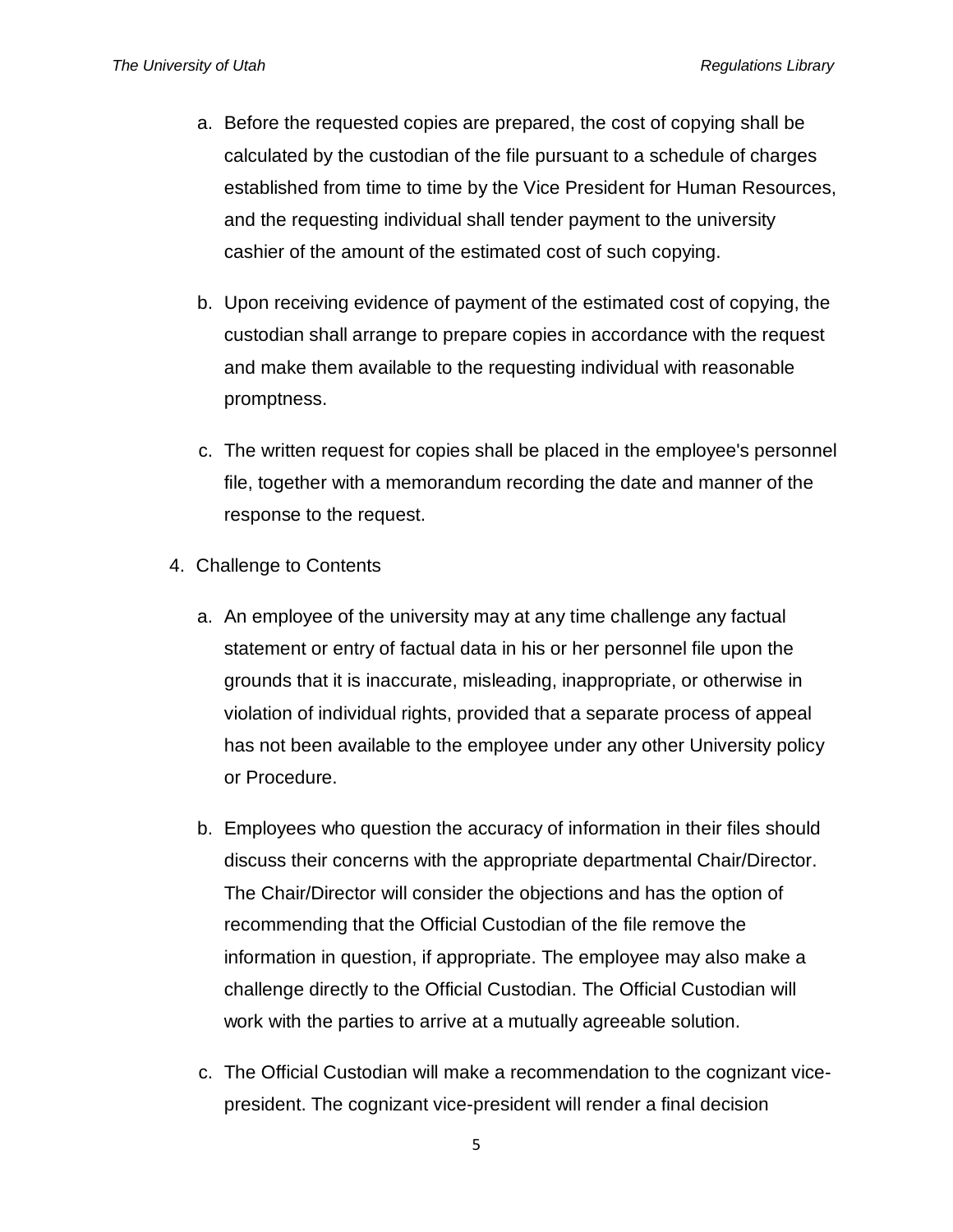regarding any changes in, deletions from, or additions to the personnel file to assure that the file includes only factually accurate, truthful, and relevant information. The employee shall be advised in writing of all approved modifications.

d. Should the disputed information be retained in the file, the employee may submit a written statement identifying the alleged errors or inaccuracies. The statement will remain in the file as long as the disputed information is retained.

*[Note: Parts IV-VII of this Regulation (and all other University Regulations) are Regulations Resource Information – the contents of which are not approved by the Academic Senate or Board of Trustees, and are to be updated from time to time as determined appropriate by the cognizant Policy Officer and the Institutional Policy Committee, as per Policy 1-001 and Rule 1-001.]*

## **IV. Rules, Procedures, Guidelines, Forms and other Related Resources**

- A. Rules
- B. Procedures
- C. Guidelines
- D. Forms
- E. Other related resources
- F. References *(reserved)*

#### **V. Contacts**

The designated contact officials for this Policy are: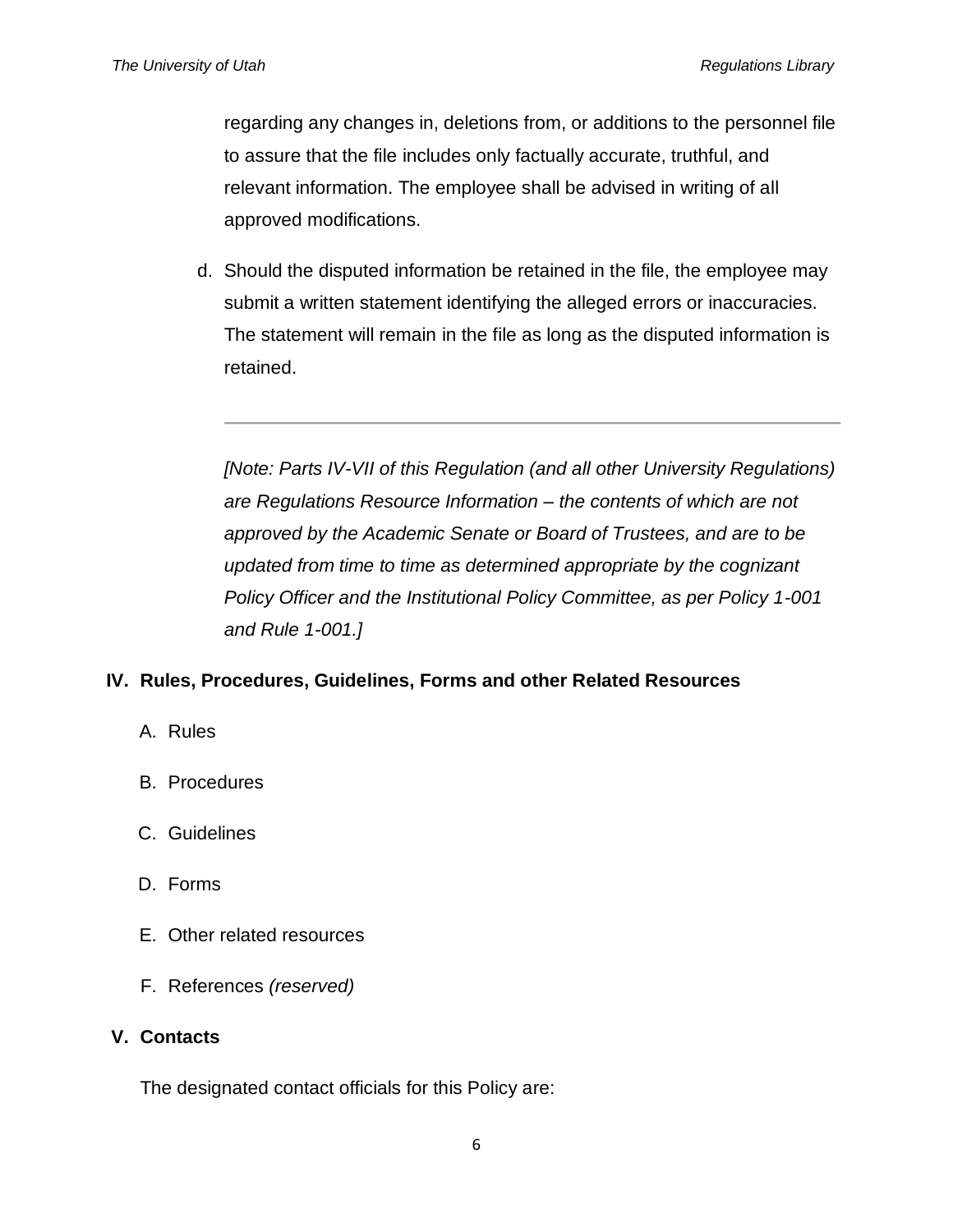- A. Policy Owner (primary contact person for questions and advice): Director of Benefits for Human Resources.
- B. Policy Officer: Chief Human Resource Officer

These officials are designated by the University President or delegee, with assistance of the Institutional Policy Committee, to have the following roles and authority, as provided in University Rule 1-001:

*"A 'Policy Officer' will be assigned by the President for each University Policy, and will typically be someone at the executive level of the University (i.e., the President and his/her Cabinet Officers). The assigned Policy Officer is authorized to allow exceptions to the Policy in appropriate cases.... "*

*"The Policy Officer will identify an 'Owner' for each Policy. The Policy Owner is an expert on the Policy topic who may respond to questions about, and provide interpretation of the Policy; and will typically be someone reporting to an executive level position (as defined above), but may be any other person to whom the President or a Vice President has delegated such authority for a specified area of University operations. The Owner has primary responsibility for maintaining the relevant portions of the Regulations Library... .[and] bears the responsibility for determining -requirements of particular Policies... ."* University Rule 1-001-III-B & E

## **VI. History**

- A. Renumbering: Renumbered as Policy 5-002 effective 9/15/2008, formerly known as PPM 2-0.1
- B. Revision History:

Current Version: Revision 3

Effective dates: October 11, 2011 to present